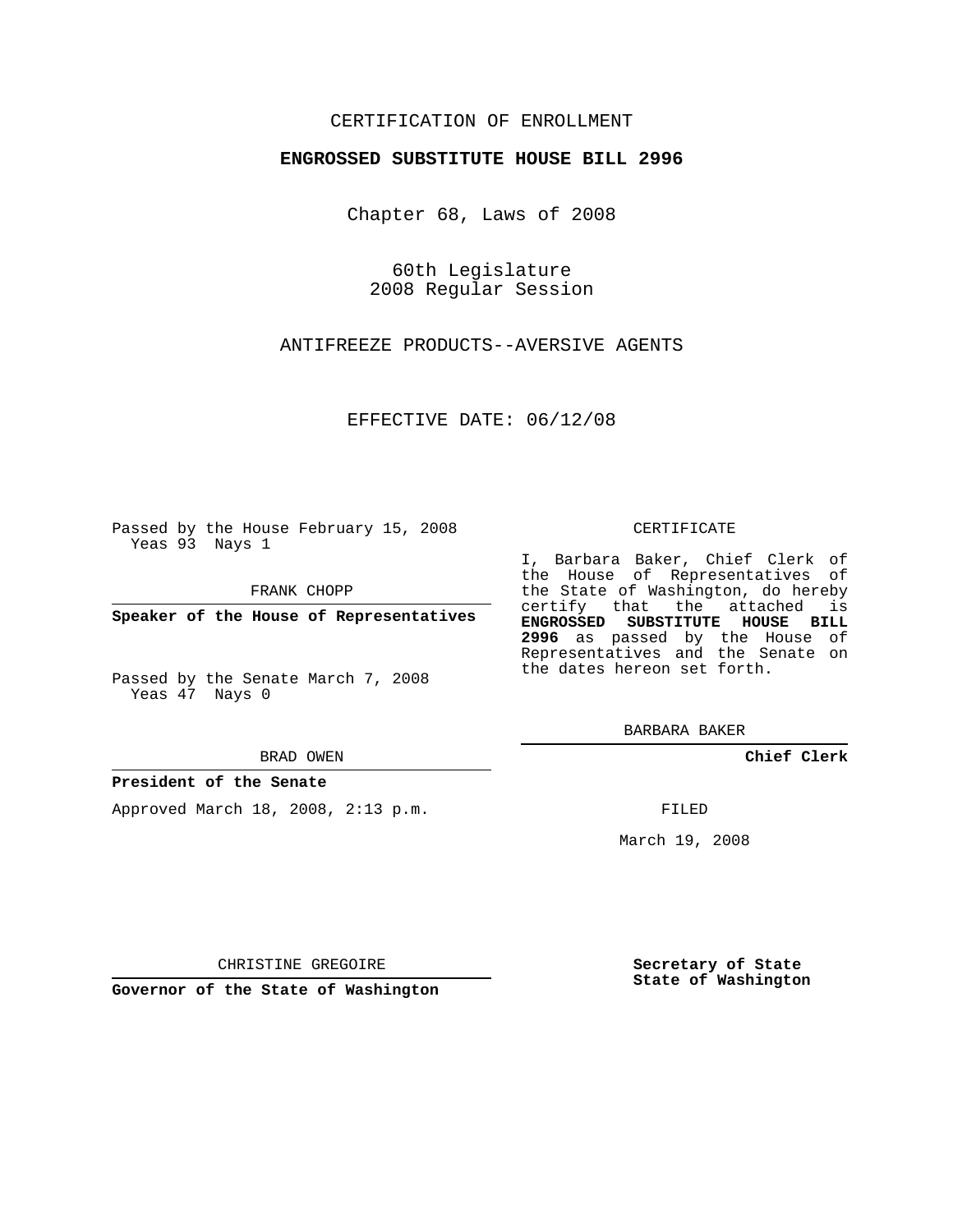# **ENGROSSED SUBSTITUTE HOUSE BILL 2996** \_\_\_\_\_\_\_\_\_\_\_\_\_\_\_\_\_\_\_\_\_\_\_\_\_\_\_\_\_\_\_\_\_\_\_\_\_\_\_\_\_\_\_\_\_

\_\_\_\_\_\_\_\_\_\_\_\_\_\_\_\_\_\_\_\_\_\_\_\_\_\_\_\_\_\_\_\_\_\_\_\_\_\_\_\_\_\_\_\_\_

Passed Legislature - 2008 Regular Session

## **State of Washington 60th Legislature 2008 Regular Session**

**By** House Commerce & Labor (originally sponsored by Representatives Loomis, Dunshee, Simpson, and Morrell)

READ FIRST TIME 02/05/08.

 AN ACT Relating to placing averse agents in antifreeze; and adding new sections to chapter 19.94 RCW.

BE IT ENACTED BY THE LEGISLATURE OF THE STATE OF WASHINGTON:

 NEW SECTION. **Sec. 1.** (1) Any engine coolant or antifreeze manufactured or distributed in the state of Washington after January 1, 2010, that contains more than ten percent ethylene glycol shall contain denatonium benzoate at a minimum of thirty parts per million and a maximum of fifty parts per million as an aversive agent so as to render the product unpalatable.

 (2) The requirements of this section apply to manufacturers, packagers, distributors, recyclers, or sellers of engine coolant or antifreeze, but not to those who install engine coolant or antifreeze for compensation.

 (3) A manufacturer of a product subject to sections 1 through 3 of this act shall maintain a record of the trade name, scientific name, and active ingredients of any aversive used under this section. The manufacturer shall make this information available to the public upon request.